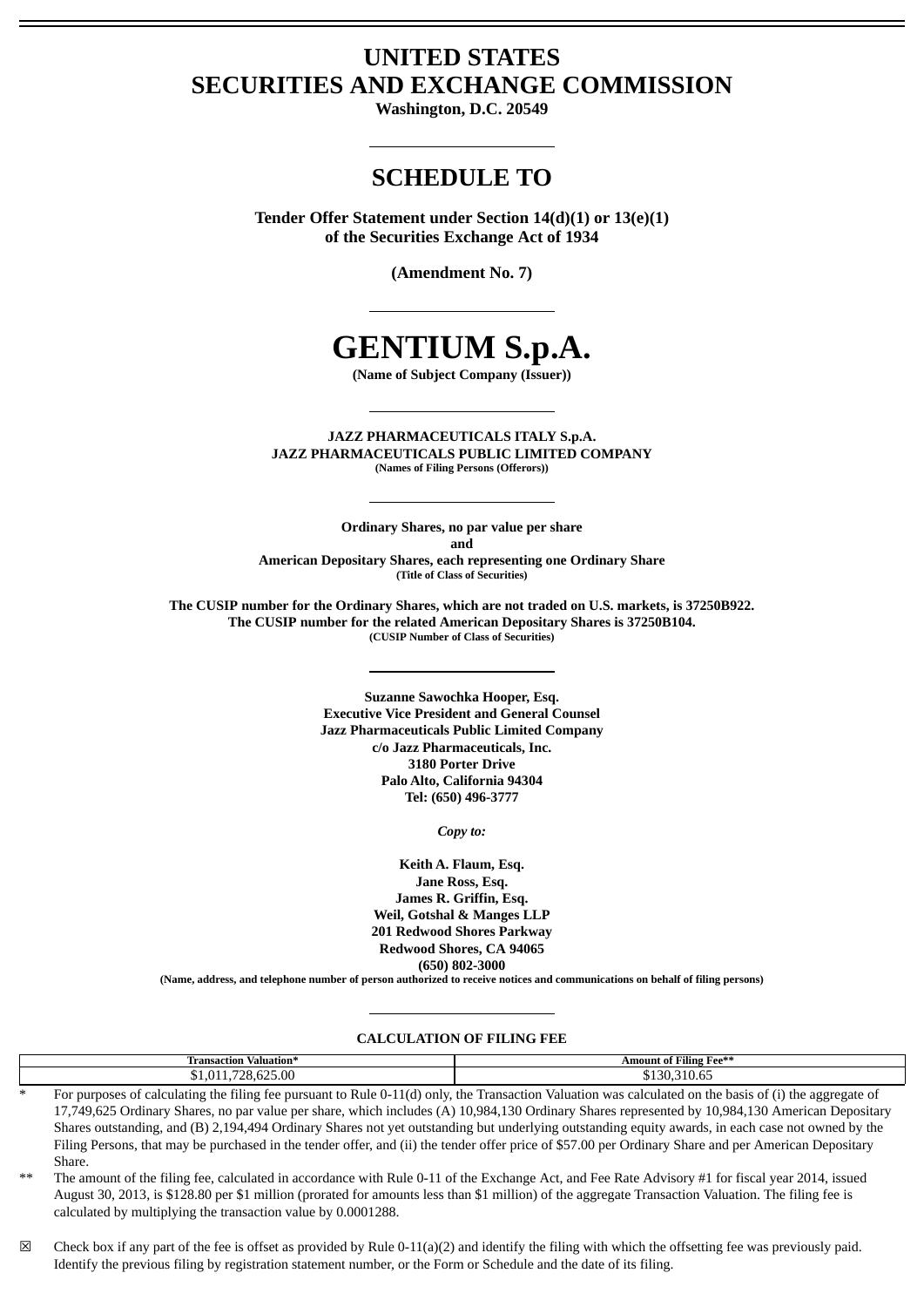Form or Registration Number: Schedule TO Date Filed: December 23, 2013

 $\Box$  Check the box if the filing relates solely to preliminary communications made before the commencement of a tender offer.

Check the appropriate boxes below to designate any transactions to which the statement relates:

- $\boxtimes$  Third party tender offer subject to Rule 14d-1.<br>
Issuer tender offer subject to Rule 13e-4.
- Issuer tender offer subject to Rule 13e-4.
- $\Box$  Going-private transaction subject to Rule 13e-3.<br> $\Box$  Amendment to Schedule 13D under Rule 13d-2.
- Amendment to Schedule 13D under Rule 13d-2.

Check the following box if the filing is a final amendment reporting the results of the tender offer.  $\Box$ 

If applicable, check the appropriate box(es) below to designate the appropriate rule provision(s) relied upon:

- ☐ Rule 13e–4(i) (Cross-Border Issuer Tender Offer)
- ☐ Rule 14d–1(d) (Cross-Border Third-Party Tender Offer)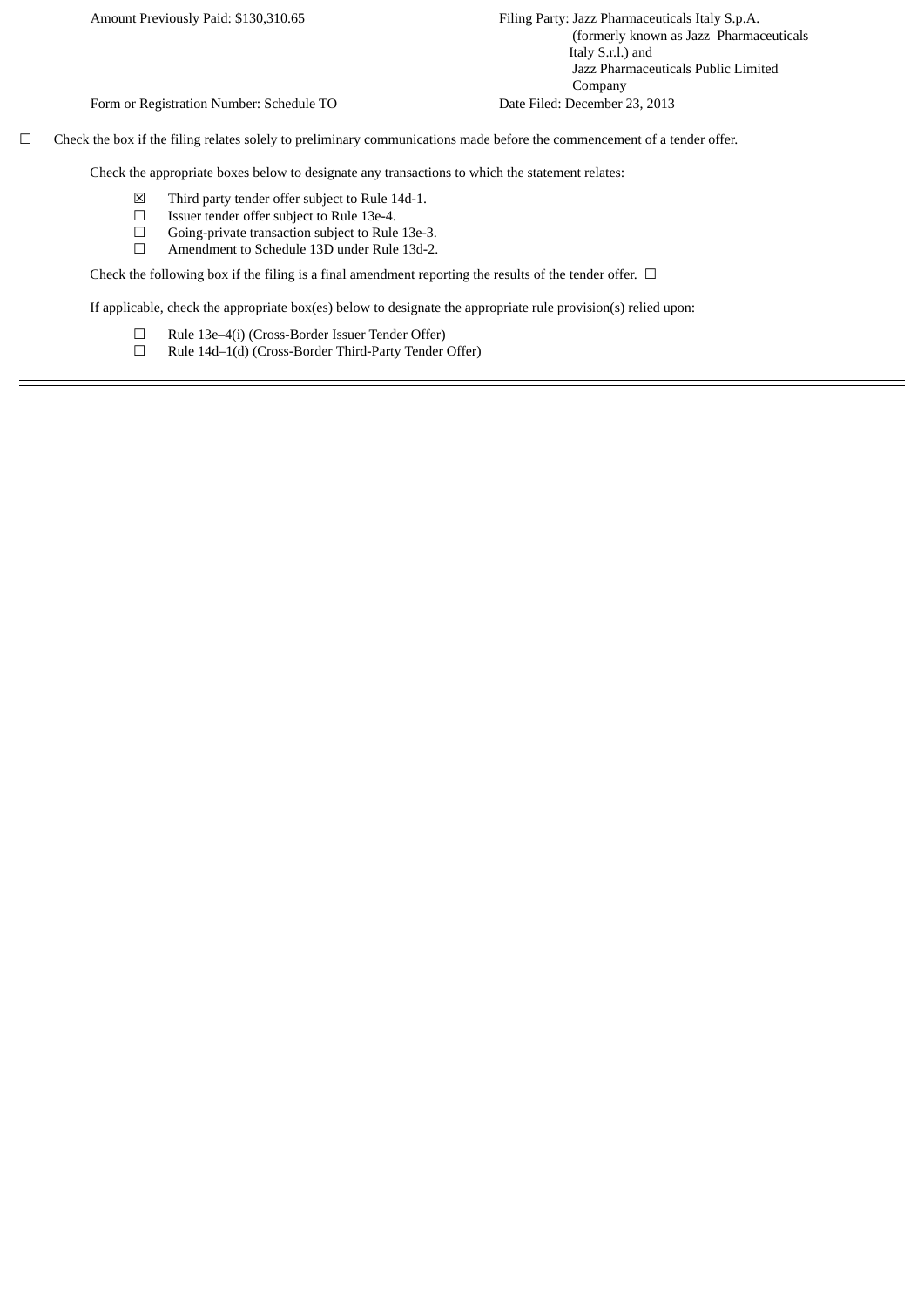#### **INTRODUCTORY STATEMENT**

This Amendment No. 7 (this "**Amendment**") amends and supplements the Tender Offer Statement on Schedule TO (which, together with any amendments or supplements thereto, collectively constitute the "**Schedule TO**") relating to the offer by Jazz Pharmaceuticals Italy S.p.A., an Italian *società per azioni* (formerly known as Jazz Pharmaceuticals Italy S.r.l., an Italian *società a responsabilià limitata*) ("**Purchaser**") and a wholly-owned subsidiary of Jazz Pharmaceuticals Public Limited Company, a public limited company formed under the laws of Ireland ("**Parent**" or "**Jazz Pharmaceuticals**"), to purchase all outstanding shares of ordinary stock, no par value per share (the "**Ordinary Shares**"), and all outstanding American Depositary Shares, each representing one Ordinary Share and evidenced by an American Depositary Receipt ("**ADR**") issued by The Bank of New York, as depositary (the "**ADSs**") of Gentium S.p.A., a *società per azioni* incorporated in Italy (the "**Company**" or "**Gentium**"), at a purchase price of \$57.00 per Ordinary Share and per ADS (without duplication for Ordinary Shares underlying ADSs), net to the seller in cash, without interest thereon and less any required withholding taxes, upon the terms and subject to the conditions set forth in the Offer to Purchase dated December 23, 2013 (which, together with any amendments or supplements thereto, collectively constitute the "**Offer to Purchase**") and in the related ADS Letter of Transmittal (the "**ADS Letter of Transmittal**") and Share Form of Acceptance (the "**Share Form of Acceptance**" and, together with the ADS Letter of Transmittal and Offer to Purchase, as amended or supplemented from time to time, the "**Offer**"), which are annexed to and filed with the Schedule TO as Exhibits (a)(1)(A), (a)(1)(B) and (a)(1)(G), respectively. The information set forth in the Offer to Purchase and the related ADS Letter of Transmittal and Share Form of Acceptance are incorporated by reference herein.

Capitalized terms used but not defined in this Amendment shall have the meanings assigned to such terms in the Schedule TO.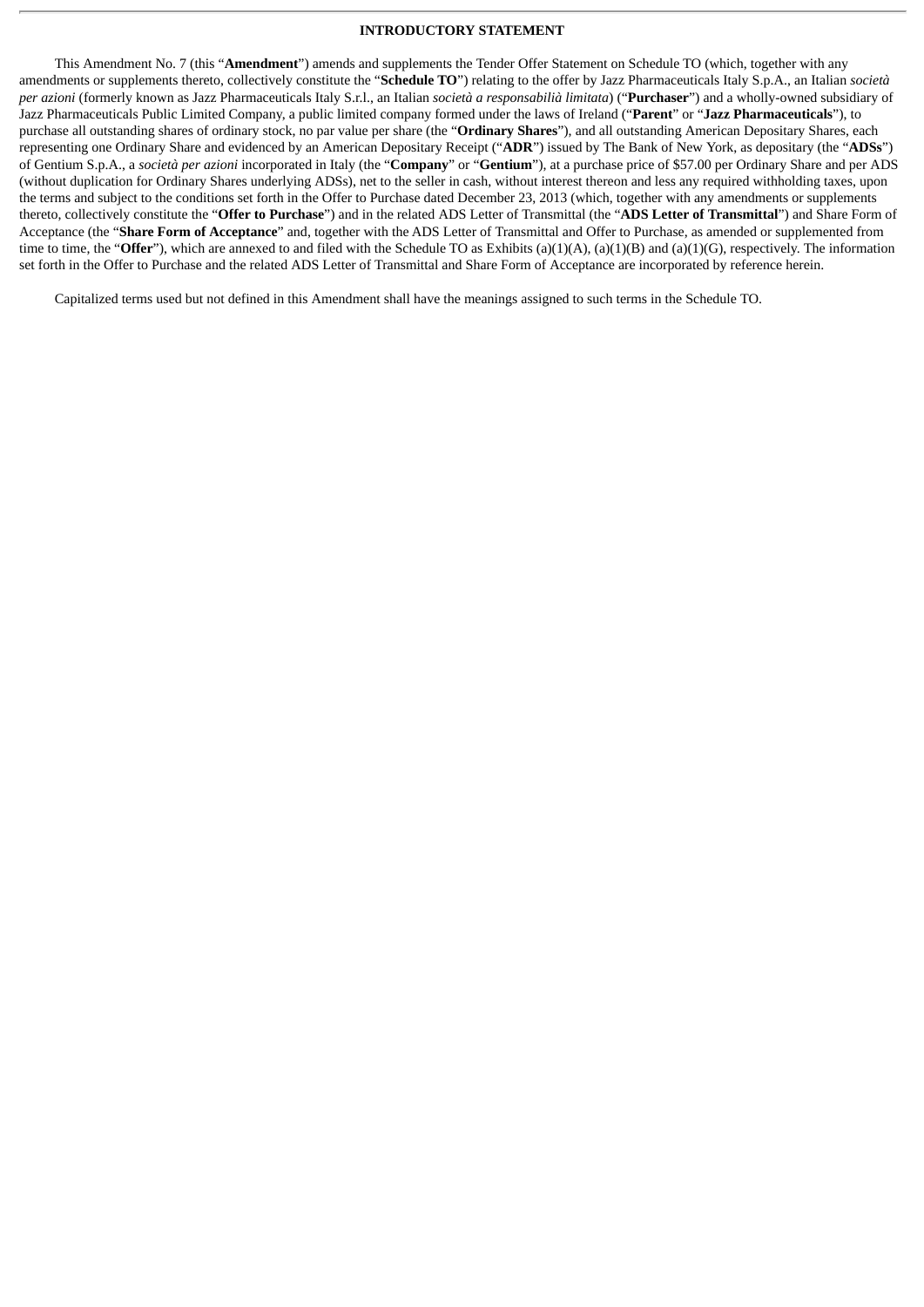#### **Items 1-11. Additional information.**

The Offer to Purchase and Items 1-11 of the Schedule TO, to the extent such items incorporate by reference the information contained in the Offer to Purchase, are amended and supplemented by amending and supplementing the information set forth in Schedule 1 of the Offer to Purchase as follows:

The following paragraph replaces the first paragraph under the caption "PURCHASER" on page 1 of Schedule 1:

The name, business address, present principal occupation or employment and material occupations, positions, offices or employment for the past five years of each of the directors of Purchaser are set forth below. The business address of Purchaser is c/o Jazz Pharmaceuticals plc, Fourth Floor, Connaught House, One Burlington Road, Dublin 4, Ireland. The telephone number at such office is +011-353-1-634-7800.

The following entry is added as the new first entry under the caption "PURCHASER" and prior to the entry for Fintan Keegan on page 1 of Schedule 1:

Patricia Josephine Carr, Director Ms. Carr was appointed Vice President, Finance of Parent as of July 2012. From September 2011 until June 2012, she was Vice President, Finance and Tax of Alkermes plc, a publicly-traded biopharmaceutical company. Prior to joining Alkermes, Ms. Carr worked at Elan Corporation, plc from 2000 to September 2011. Ms. Carr worked in a number of roles within the Finance organization at Elan, including Director of Corporate Finance from 2004 until 2006. Ms. Carr also served as Senior Director of Finance from 2006 until 2008 for Elan Drug Technologies, a division of Elan, and as Vice President, Finance and Information Technology for Elan Drug Technologies from 2008 until September 2011. Ms. Carr received a B.Comm. from the National University of Ireland, Galway, with First Class Honours and is a Fellow of the Institute of Chartered Accountants in Ireland. Ms. Carr is a citizen of Ireland.

The following entry is added as the new third entry under the caption "PURCHASER" following the entry for Fintan Keegan on page 1 of Schedule 1:

Iain Robert McGill, Director and Chairman of the Board of Directors Mr. McGill joined Parent in June 2012. Immediately prior to joining Parent, Mr. McGill spent three years serving as Chief Commercial Officer at EUSA Pharma (Europe) Ltd. Mr. McGill began his pharmaceutical career in sales, and over the past 20 years has held positions of increasing responsibility in sales management, market research, marketing, business development and general management at Syntex, Roche, Novartis and Wyeth. He has lived and worked in the United Kingdom, Switzerland, Canada and the United States. Mr. McGill has a BSc in Biochemistry from the University of London. Mr. McGill is a citizen of Great Britain.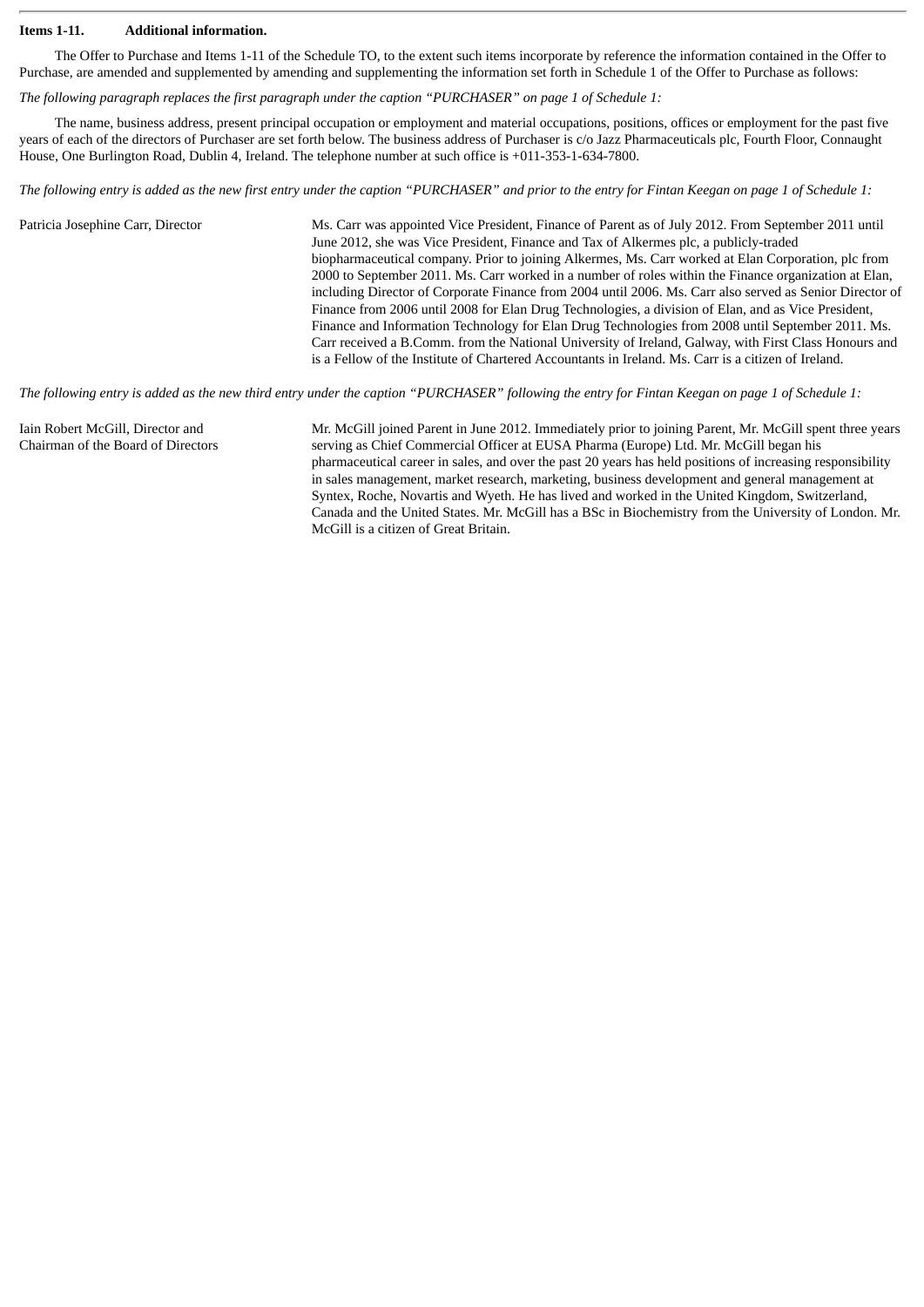## **SIGNATURES**

After due inquiry and to the best of my knowledge and belief, I certify that the information set forth in this statement is true, complete and correct.

### **JAZZ PHARMACEUTICALS PUBLIC LIMITED COMPANY**

By: /s/ Suzanne Sawochka Hooper

Name: Suzanne Sawochka Hooper

Title: Executive Vice President and General Counsel

## **JAZZ PHARMACEUTICALS ITALY S.p.A.**

By: /s/ Fintan Keegan

Name: Fintan Keegan

Title: Director

Date: January 21, 2014